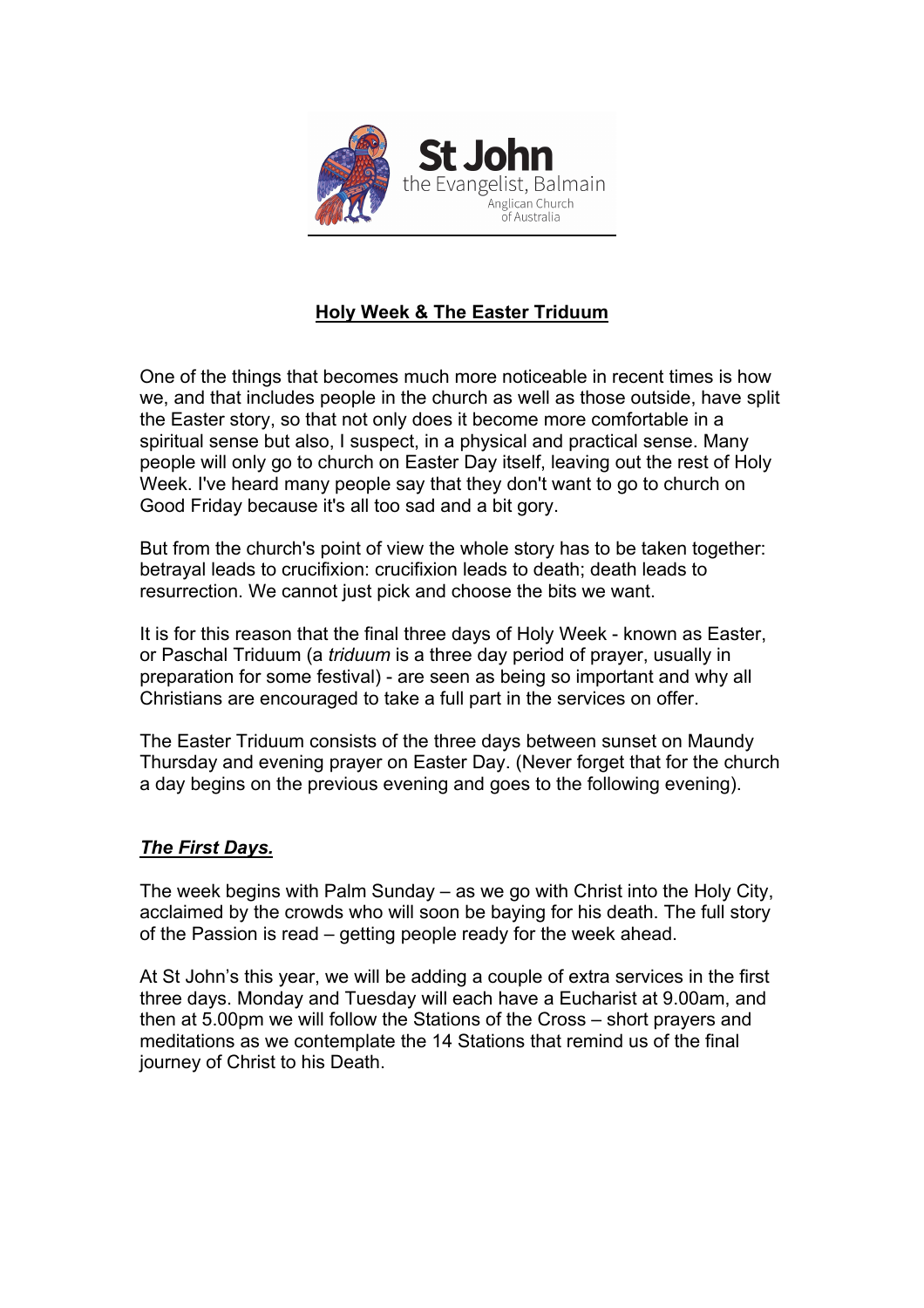## *Maundy Thursday (5.00pm).*

The service on Maundy Thursday, which is always a Eucharist, takes place in the evening. (It should be the only Eucharist of the day, apart from the Chrism Mass which is celebrated by the Bishop). The evening service is full of imagery and symbolism. In it we are taken to be with Jesus and his disciples at the Last Supper, which in itself celebrated Passover. The readings reflect this, as we hear what God did to save Israel from slavery in Egypt; and how He is about to do it again for all of humanity. We are led to think about the Passover, but also the institution of the Eucharist, as Jesus takes bread and wine and declares them to be his body and blood. And, in the middle of the service, we are reminded of one other commandment of Jesus: that we are to serve each other. This is symbolised by the washing of feet; as Jesus washed the feet of his disciples so now the priest washes the feet of those he or she is called to serve. "A new commandment I give unto you, that you love one another; as I have loved you." (The first word in this sentence Latin is *mandatum*, from which the word *Maundy* derives).

The service itself seems to have no end; there is no final blessing or dismissal. After communion the lights of the church are turned down, and while a psalm is read the ornaments of the church are removed and the altar is stripped. Probably the most moving part is when the Blessed Sacrament is removed from the aumbry and the light is turned off – the devastation of being without Christ, the darkness of the tomb.

The Blessed Sacrament itself is taken to a small garden, representing the Garden of Gethsemane. Around that garden a vigil begins – we wait a while, in prayer, waiting for the momentous events to begin. "Then he returned to his disciples and found them sleeping. "Couldn't you men keep watch with me for one hour?" he asked Peter." This is our time to stand with Christ as he prepares for what is to come.

## *Good Friday (9.30am & 2.00pm).*

Good Friday is a day of contrasts; a day of ambiguities. We face up to the devastation of what humanity can do to its creator; yet at the same time we celebrate death, because by death comes eternal life.

The services for Good Friday are designed to make us think about what was happening on that Cross, and the part that we play in it. In the morning, we have a basic liturgy, which includes readings about the passion; hymns; a litany; and most importantly the veneration of the Cross. The Cross - the symbol of all that we hate - becomes an object of veneration for what it gives.

In the afternoon, we have a period of meditation and readings, this year based on the Stations of the Cross. Again, it is time to think about ourselves, and how we react to the story that we're hearing. This service is designed to end at 3 o'clock in the afternoon, the ninth hour when Jesus died. As we leave in silence we think about the great darkness, which seems to have fallen on the world.